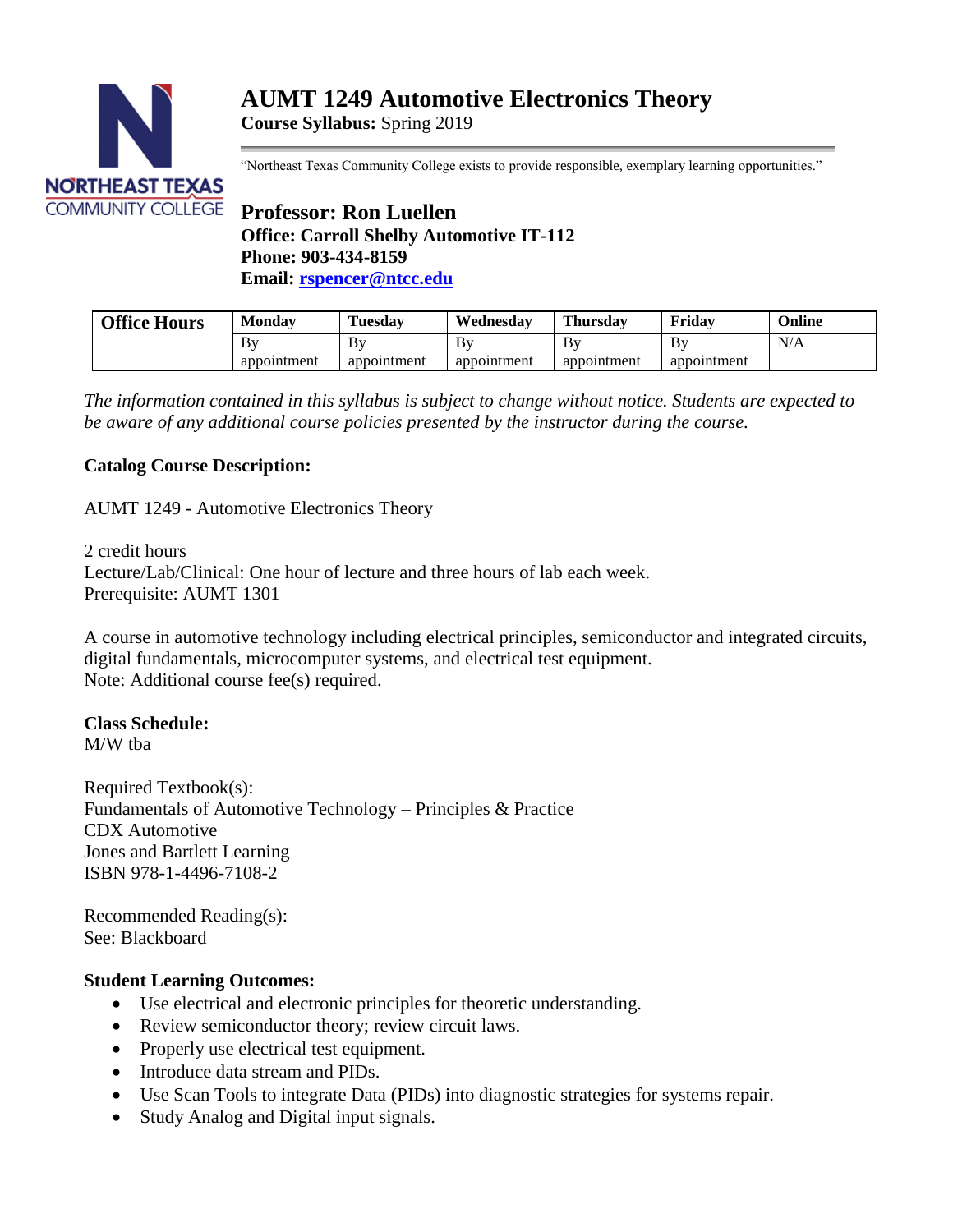- Study Binary and hexadecimal coding.
- Study, locate and explain SIR, ABS, Electronic Steering and Cruise Control systems.
- Study, locate and explain Body Control Systems components and operations.

#### **Exemplary Educational Objectives:** N/A

#### **SCANS Skills:**

6.1, 6.2, 6.3, 6.4, 6.5, 6.6, 7.1, 7.2, 7.3, 7.4, 7.5, 7.6, 8.1, 8.2, 8.3, 8.4

#### **Evaluation/Grading Policy:**

Grading will be represented by a **Grade Value Points System. 300 points** is the target goal for the course and would be equal to a 100% or an "A" grade**. The course Black board Gradebook display point's assignments**.

- **1.** Theory (Knowledge) includes Textbook, CDX web assignments, quizzes and subject matter tests. **100 points** (to be completed timely and to instructional satisfaction)
- **2.** Shop (Skills) Grade includes hands-on work, work on Training Devices, **Validation exercises and Skill Testing. 100 points** (to be completed timely and to instructional satisfaction)

 **3.** Professionalism and Attendance will be **graded on a 100 points scale** (Attendance Policy is the Discretions of the Instructor) typically 5 points deducted for each absence and 2 per tardy's and leave earlies. Policy is three unexcused absences and you will be dropped from the course NO EXCETIONS!!!

The Essential Elements of this AUMT class are as follows:

- On Time Physically/Mentally  $\Box$
- $\Box$ Assignments Completed On Time
- $\Box$ Exhibit Safety
- $\Box$ Exhibit Positive Attitude
- $\Box$ Display Self-Responsibility
- $\Box$ Display of Positive Ethics
- $\Box$ Other specific assignment (such as a research paper/report) as the instructor may assign.

#### Standard Grades:

- A= Superior (90-100)
- B= Above Average (80-89)
- $C=$  Average (70-79)
- D= Below Average (60-69) (May not be suitable for advancement)
- F= Failing (59-00) (Not suitable for advancement)

450 to 500 points  $= A$ 

- 400 to 449 points  $=$  B
- 350 to 399 points  $=$  C
- 300 to 349 points  $= D$

Under 299 points is Failing.

Note: A "C" or better is required in your declared major.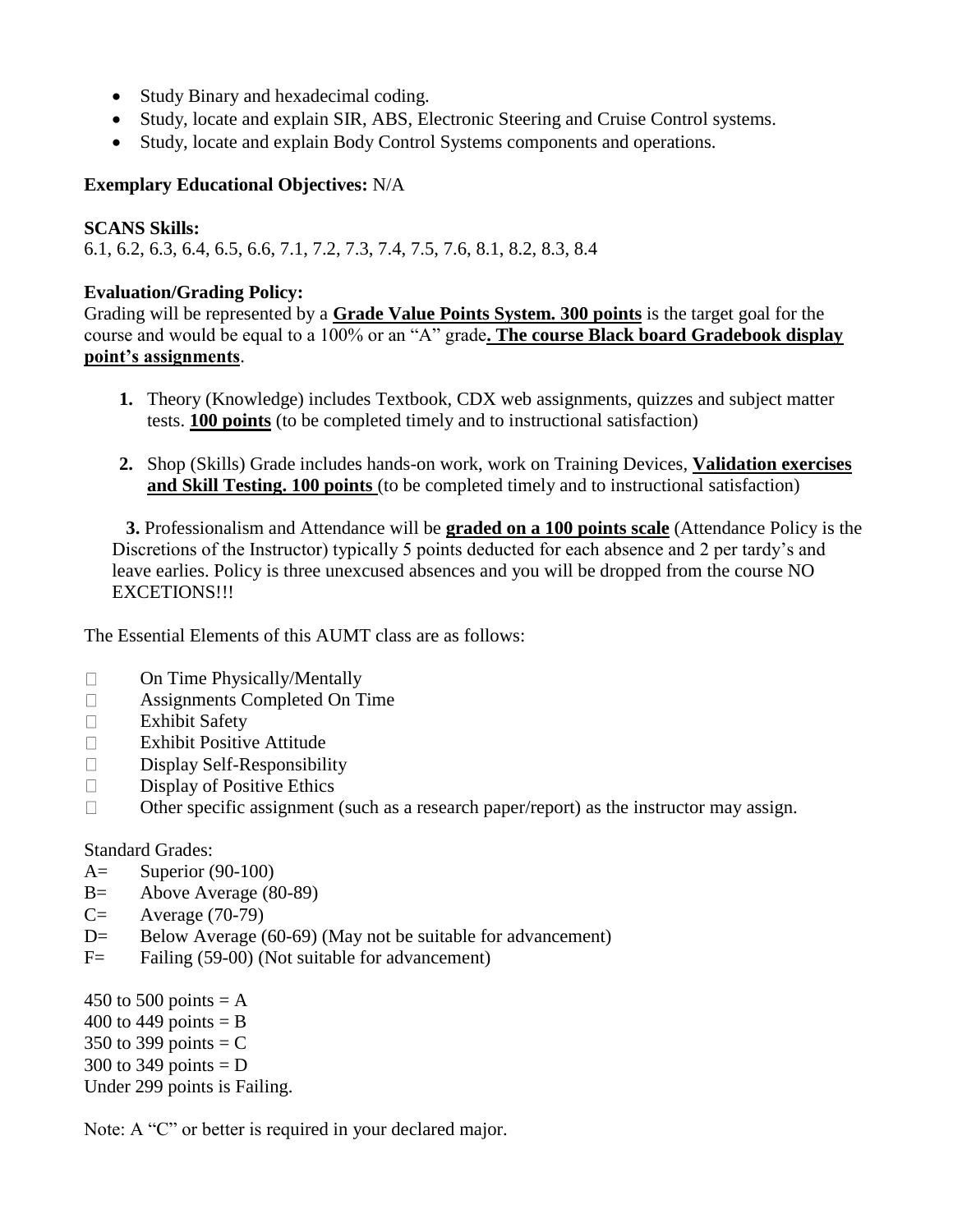Note: A Work Ethics standard is based on the characteristics listed below under Professionalism. The instructor may grade on a weekly or daily basis depending on their preference. If you are absent you will receive a zero for the day for all daily criteria. 3 tardies of less than 14 minutes can equal an absence. To exceed 10% total course time with absenteeism may result in course failure and dismissal at the discretion of the Instructor and the Program Director.

Note: The following are several examples of objectives that may be used to satisfy demonstration of positive attitudes. Cross-over may occur within this criteria.

- Use safe work habits
- Demonstrate positive personal habits including personal hygiene
- Display good judgment
- Demonstrate productivity
- Demonstrate quality work
- Prepared for class
- Manage time

Note: The following attitudes can result in a zero for the day.

- Not properly dressed.
- No safety glasses.
- Sleeping during class or lab.
- Using cell phones/texting during class or lab.
- Dis-agreeable behavior

Lectures & Discussions, Tests/Exams and Assignments:

Students are expected to take hand written notes (e-notes allowed) during lecture and instructor lead demonstrations. Students will be advised ahead of time when notes are allowed for use during quizzes or tests.

- **Not properly dressed.**
- **No safety glasses.**
- **Sleeping during class or lab.**
- **Using cell phones/texting during class or lab.**
- **Dis-agreeable behavior**

### **Lectures & Discussions, Tests/Exams and Assignments:**

Students are expected to take hand written notes (e-notes allowed) during lecture and instructor lead demonstrations. Students will be advised ahead of time when notes are allowed for use during quizzes or tests.

### **Other Course Requirements:**

To be announced the first week of class.

### **Student Responsibilities/Expectations:**

Attend class on time with required books, pen, notebook, laptop or tools as may be appropriate. Additional requirements to be announced by instructor.

### *Attendance Policy*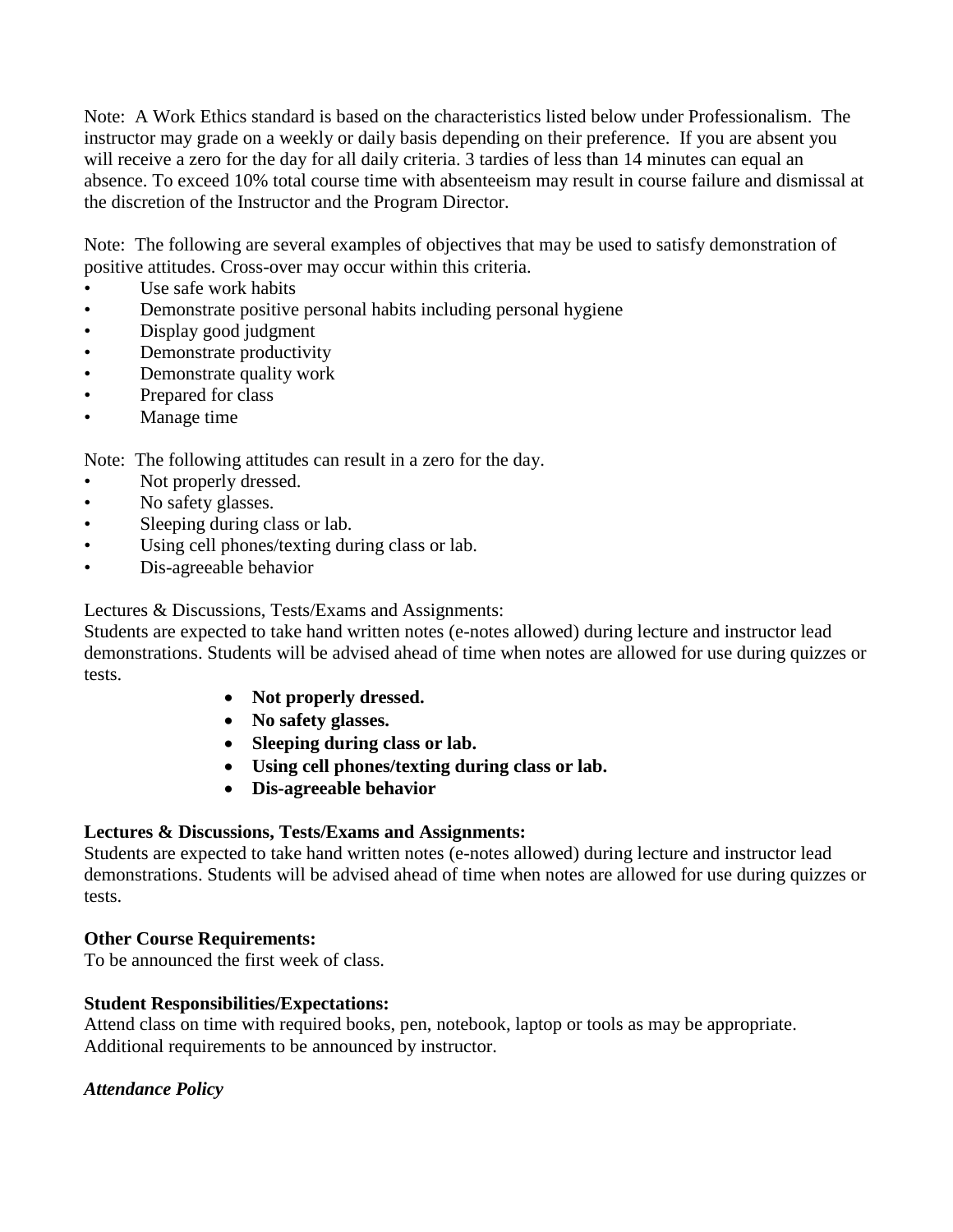Regular and punctual attendance at all scheduled classes is expected. Attendance is necessary for successful completion of course work. If you are absent, you are responsible for initiating procedures for make-up work. All course work missed, regardless of cause, is to be completed to the satisfaction of the instructor. Please see the schedule of classes for the last day to withdraw. Religious Holy Days: please refer to the current Northeast Texas Community College Student Handbook

The Carroll Shelby Automotive Program has 90% required attendance policy for all courses! After exceeding the allowed absences you will receive either an F or Incomplete for the course. It is up to you to initiate a drop in the Office of Admissions and Records. (At the discretion of the instructor, a student with no more than one absence and with an "A" average will be exempt from the final exam.)

Note: Coming to class late three times will be considered an absent.

### *Professionalism*

The Mechanical Power Technology program, like most other vocational programs, has policies that must be followed. These policies will give you, the student, a better opportunity to learn the mechanical power trade. *The general classroom and lab policies are listed in this syllabus and are to be abided by.*  The instructor may have additional policies for their class. If required the instructor will choose partners for assignments as required.

## *General Safety Rules*

(The instructor may have additional safety policies for their class)

- 1. Make sure all hand tools are in good condition. Using a damaged hand tool of the incorrect tool for the job may result in injury.
- 2. When lifting a car by using a jack, always make sure the jack is centered. When the vehicle is raised always use safety jack stands. Never go under a car without safety jack stands.
- 3. Never wear jewelry such as rings, bracelets, necklaces, watches, or ear rings when working on a car.
- 4. Long hair should be tied back.
- 5. Never use compressed air to remove dirt from your clothing. Also, never spin bearings with compressed air.
- 6. When using any machines, such as presses, hoists, drill presses, or special equipment, make absolutely certain that all operational procedures are followed and all safety tests have been passed.
- 7. Always wear safety glasses in shop areas.
- 8. Always use exhaust fans/evacuation system when running a car in the shop.
- 9. Use proper lifting procedures when lifting heavy objects.
- 10. Make sure you know the shop layout.
	- a. Fire extinguisher locations
	- b. Emergency fire exits
	- c. Eyewash station
	- d. First-aid kit
	- e. Fire blanket
- 11. Dispose of all hazardous waste in appropriate containers.
- 12. Horseplay physical or verbal is not allowed at any time. THINK BEFORE YOU ACT!
- 13. Report all injuries to the Instructor immediately.
- 14. Wear proper work clothes in the shop area. (See: Dress Code.)
- 15. Students are not permitted to use instructor's tools at any time.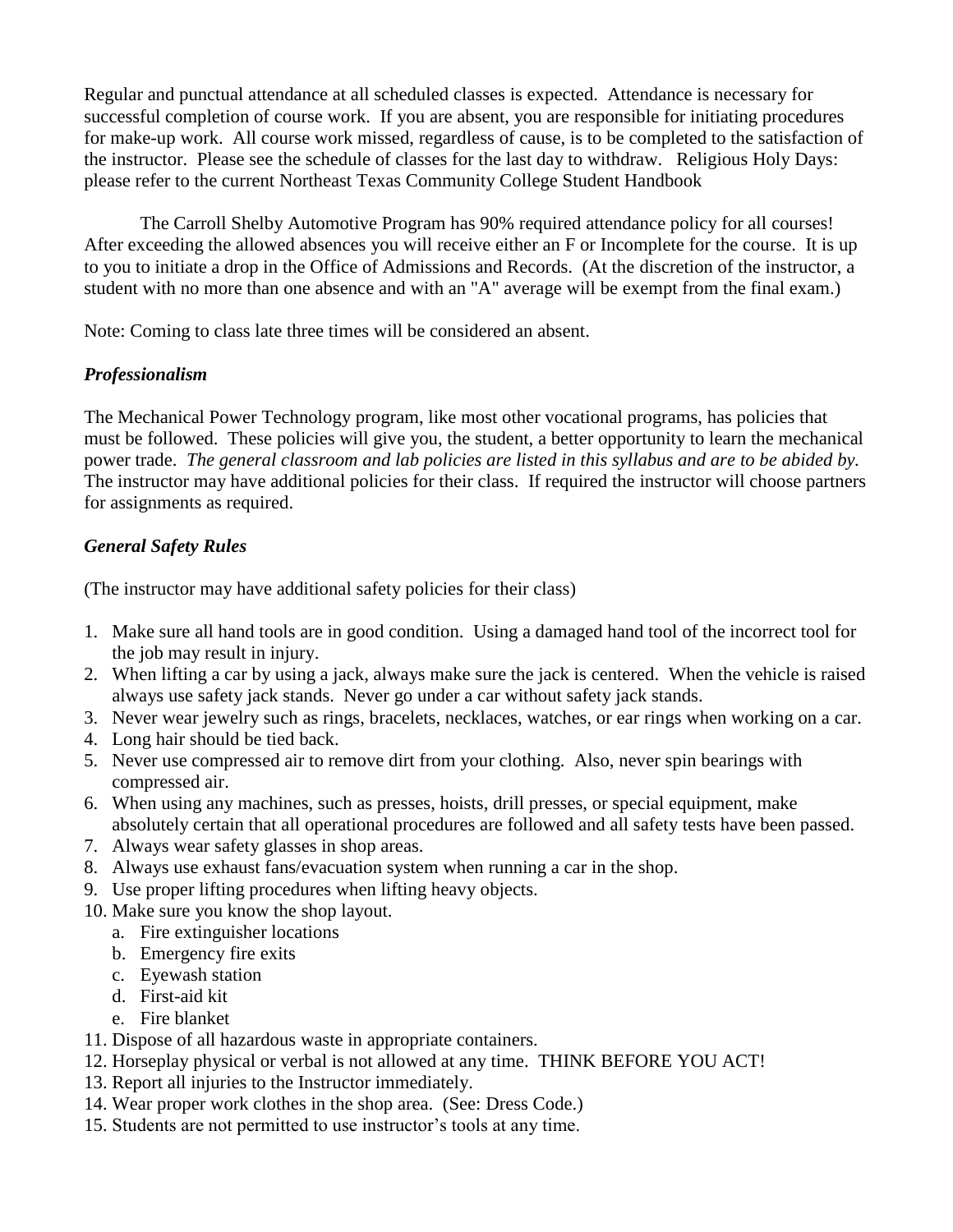- 16. Students are not permitted to enter any instructor's offices unless accompanied by an Automotive Technology faculty member. **NO EXCEPTIONS!**
- 17. Any personal emergencies will be handled through the switchboard and security.
- 18. Any printing must have the instructor's approval.

### *Good Housekeeping (Daily)*

- 1. Clean up all spills immediately.
- 2. Make sure all tools and toolboxes are returned to their proper place.
- 3. Store oily rags in proper containers.
- 4. Clean all tools before returning to tool room or assigned toolbox.
- 5. Sweep shop areas after each class.
- 6. Clean all equipment after use.
- 7. Keep benches clean and free of trash.
- 8. Make sure tools are in proper working order. Report any broken tools to the instructor immediately.
- 9. Do not leave creepers and tools on floors unless in use.
- 10. Empty shop garbage cans.

#### *Vehicle Rules*

- 1. Do not sit on cars.
- 2. Do not sit in cars unless you need to be in the car.
- 3. When pushing cars always push from the back never from the side.
- 4. Always use floor mats and seat covers.
- 5. Always use fender covers when working under the hood.
- 6. When moving vehicle always make sure your hands, shoes and clothing are clean, in order to avoid getting the interior dirty.
- 7. Be sure to clean greasy handprints off fenders and hoods when work is completed.
- 8. Do not play car radios.
- 9. Do not write on dirty cars (i.e. Wash me )
- 10. Never ever mess with any car that comes into the shop.
- 11. Treat every vehicle better than you would treat your own.

### *Class Rules*

- 1. When asking questions please raise your hand and wait to be called on.
- 2. Sunglasses may not be worn in class.
- 3. No aggressive body contact.
- 4. No cheating. Do your own work. See Cheating Policy
- 5. Food, Drink & Gum are not allowed during the instructional periods.
- 6. Profanity is not allowed.
- 7. All telephones, pagers and beepers are to be turned off before class and lab. If class is interrupted due to personal communication devices you will receive a 0 for the day.
- 8. The teacher is always right.
- 9. If the teacher is wrong refer to rule number 8.
- 10. If you have any problems ask to talk to the teacher in private and any problem can be worked out.
- 11. Smoking is allowed only in designated areas.
- 12. The Internet will be used only with the approval of the Mechanical Power Technology Faculty.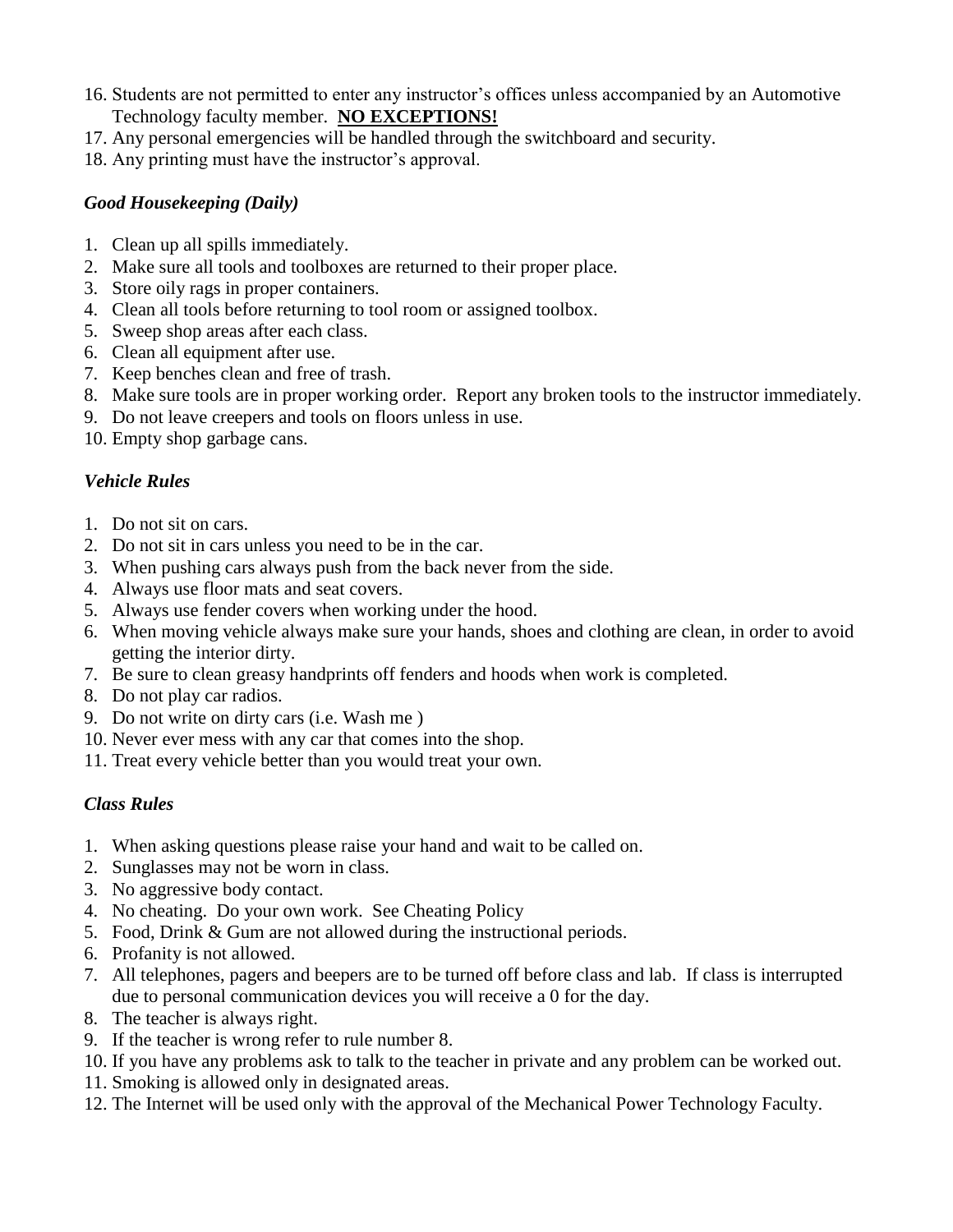## *Live Work*

- 1. All live work is at the discretion of the instructor and department chair.
- 2. All live work must have training value to the student and be part of or consistent with the requirements of the course of study.
- 3. No live work will be allowed unless student has completed related tasks or units.
- 4. All vehicles must have a signed work request completed, approved and filed in the office before any work may begin.
- 5. A copy of the work request will be left on the vehicle's dash while the vehicle is in the shop.
- 6. Students and outside customers are responsible for paying for any materials used in the repair of vehicles.
- 7. The student working on a vehicle will be responsible for making a bill of materials to be approved by the instructor.
- 8. All property belonging to students or customers to be worked on is brought into the school and left in the school at the owner's risk.

## *Code of Ethics*

- 1. Treat people with respect.
- 2. Exhibit positive behavior.
- 3. Wear proper dress and exhibit a professional appearance.
- 4. Follow rules, regulations and policies as established.
- 5. Maintain regular attendance.
- 6. Assume responsibility for decisions and actions.
- 7. Demonstrate willingness to learn.
- 8. Practice time management.
- 9. Practice cost effectiveness.
- 10. Apply ethical reasoning.
- 11. Display initiative.
- 12. Display assertiveness.
- 13. Exhibit pride.
- 14. Exhibit the following characteristics:
	- a. Honesty
	- b. Reliability
	- c. Diligence
	- d. Enthusiasm
	- e. Cooperativeness
	- f. Loyalty

## *Dress Code*

It is important to present a professional image in the work place. Uniform shirts are to be light blue work shirts (short or long sleeves) and work pants are to be navy blue in color (example - Dickie brand) and five (5) pair are recommended (minimum requirement of three pair). These are not available at the Campus Bookstore but can be purchased at most retail stores (i.e., Wal-Mart, K-mart, Sears, JC Penney). If your employer furnishes uniform shirts, they may be worn in place of the school shirt. These shirts should be tucked in, clean and neat at all times. You must have an approved uniform by the twelfth day of class. If you do not, you will have 10 points deducted from your professionalism grade each class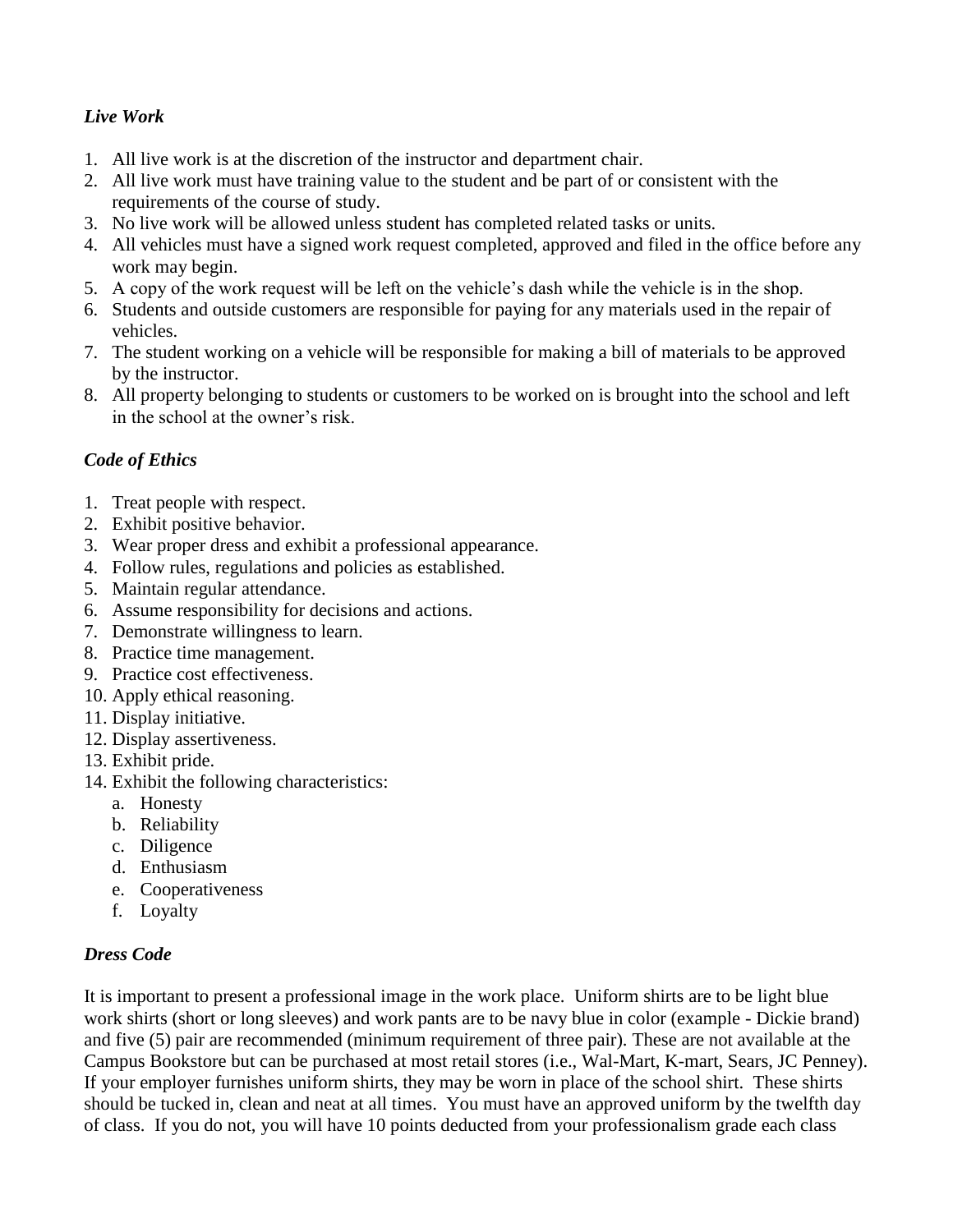period the shirt is not worn. Shorts and sandals are not allowed. *Professional appearance is part of your grade and is reflected in your work ethics grade.*

### *Safety Glasses*

Safety glasses are required. Prescription glasses are okay if confirmed by a statement from your optometrist and are fitted with side shields. Bring this statement at the start of school.

## *Driver's License*

Automotive students are required to have a valid driver's license. Without this students cannot drive vehicles to complete the required tasks. Students' are responsible for providing vehicles for many of the tasks they are required to complete.

## *Tools/Supplies*

In addition to the regular college expenses, students entering the automotive trades programs must possess hand tools. The cost of tools and a roll cab for the freshman year is expensive investment depending on brand and place of purchase. For the second year, the costs are considerably less. It is recommended that all tools and equipment be insured under the parents' or the student's homeowner's insurance. NTCC is not responsible for students' tools. Some of the required supply items that students accepted into the automotive service technician program need to furnish are not on the equipment lists. These items, such as welding rods, brake fluid, oils, etc., must be of a particular type and should not be purchased prior to arrival on campus. Again, after arriving on campus, students will receive information about the identification and purchase/attainment from individual course instructors at an approximate cost of \$150 for the school year. See required tool list.

### *Vehicles for Task Completion*

Students' are responsible for providing vehicles for many of the tasks they are required to complete. The school supplies certain lab units used in very specific tasks, but it is the student's responsibility to find the vehicles to complete their lab tasks. Student's may work on their own, family and friends vehicles, but remember that we are student and some projects take much more time than a professional shop. Also note that all outside work is at the discretion of the instructor. It is desirable, but not required to have a later (2000 or newer) model vehicle that can be left on campus to perform required occupational practices in labs. Students may exchange vehicles with other students when different years, makes, and models are necessary to complete tasks. It is not necessary that the vehicle be licensed or insured and there is parking provided for these vehicles.

## *Parts and Supplies*

The Mechanical Power Technology Dept. does not purchase parts for projects. The owner is responsible for acquiring all parts and supplies required for the repair. There will be a shop service charge of five dollars (\$5.00) on each repair order. This is to cover hazardous waste disposal and consumable materials.

### **NTCC Academic Honesty Statement:**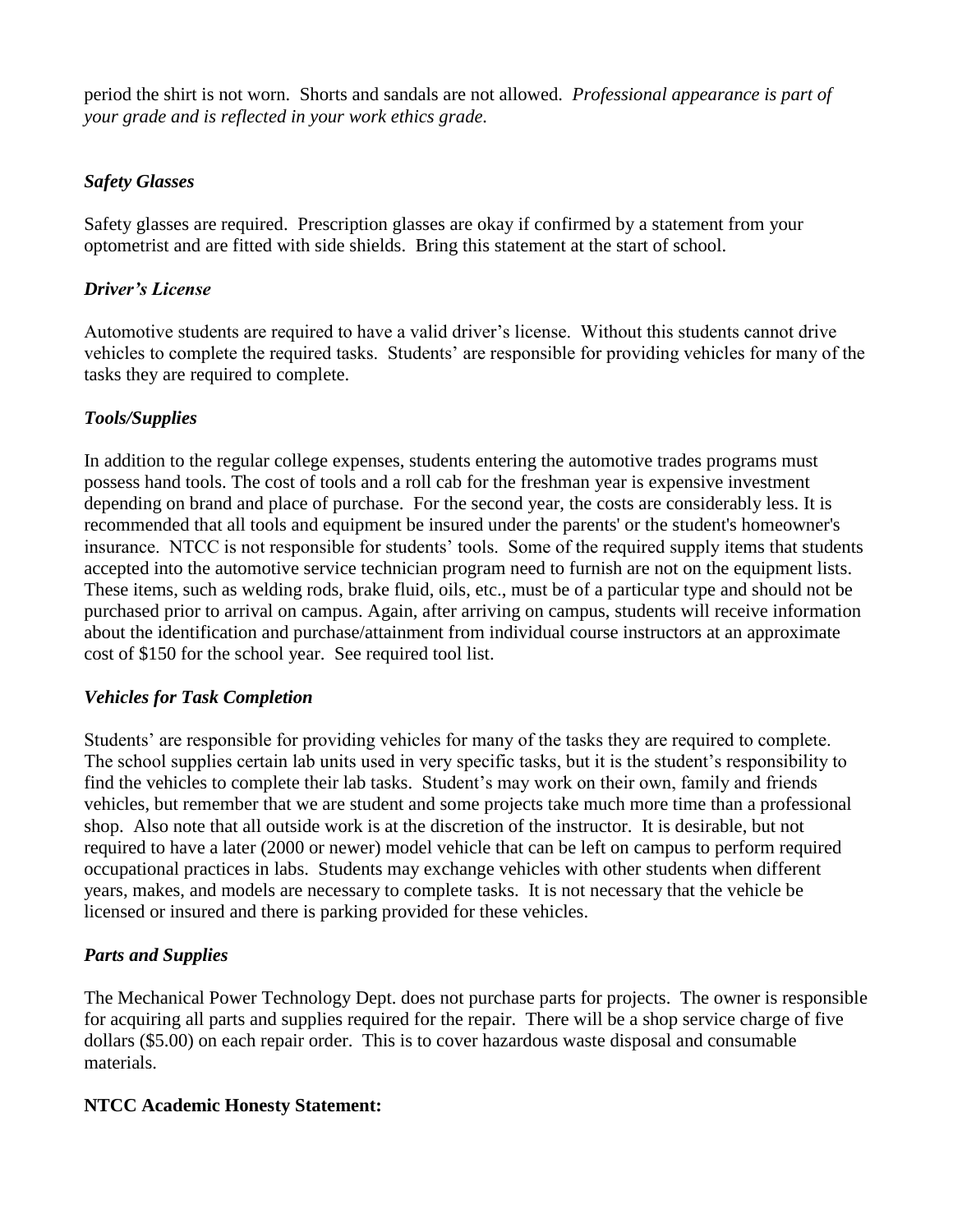"Students are expected to complete course work in an honest manner, using their intellects and resources designated as allowable by the course instructor. Students are responsible for addressing questions about allowable resources with the course instructor. NTCC upholds the highest standards of academic integrity. This course will follow the NTCC Academic Honesty policy stated in the Student Handbook."

#### **Academic Ethics:**

The college expects all students to engage in academic pursuits in a manner that is beyond reproach. Students are expected to maintain complete honesty and integrity in their academic pursuit. Academic dishonesty such as cheating, plagiarism, and collusion is unacceptable and may result in disciplinary action. Refer to the student handbook for more information on this subject.

#### **ADA Statement:**

It is the policy of NTCC to provide reasonable accommodations for qualified individuals who are students with disabilities. This College will adhere to all applicable federal, state, and local laws, regulations, and guidelines with respect to providing reasonable accommodations as required to afford equal educational opportunity. It is the student's responsibility to arrange an appointment with a College counselor to obtain a Request for Accommodations form. For more information, please refer to the NTCC Catalog or Student Handbook.

#### **Family Educational Rights And Privacy Act** (**Ferpa**):

The Family Educational Rights and Privacy Act (FERPA) is a federal law that protects the privacy of student education records. The law applies to all schools that receive funds under an applicable program of the U.S. Department of Education. FERPA gives parents certain rights with respect to their children's educational records. These rights transfer to the student when he or she attends a school beyond the high school level. Students to whom the rights have transferred are considered "eligible students." In essence, a parent has no legal right to obtain information concerning the child's college records without the written consent of the student. In compliance with FERPA, information classified as "directory information" may be released to the general public without the written consent of the student unless the student makes a request in writing. Directory information is defined as: the student's name, permanent address and/or local address, telephone listing, dates of attendance, most recent previous education institution attended, other information including major, field of study, degrees, awards received, and participation in officially recognized activities/sports.

#### **Other Course Policies:**

NOTICE: TO ALL SPRING 2015 SHELBY A/P 2ND YEAR STUDENTS RE: NEW POLICIES FOR THE 2015 SPRING SEMESTER ARE NOW IN FORCE. IN PART, THESE POLICIES REFLECT THE PROGRAM GOAL OF COMPLYING WITH AND ACHIEVING THE NTCC CODE OF ETHICS, WHILE ALSO ADDRESSING ADVISORY BOARD SUGGESTIONS IN PREPARING THE STUDENT FOR THE WORLD OF WORK.

1. EACH STUDENT SHALL DISPLAY INITIATIVE BY SERVING AS TOOL ROOM MANAGER A MINIMUM OF 2 WEEKS (10 DAYS) PER SEMESTER. THIS DUTY WILL COMMENCE AT 12:30 PM AND BE COMPLETED AT 5:30 PM ON THE VOLUNTEERED DAYS.

2. A STUDENT (CLASS LEADER) WILL BE SELECTED TO SERVE AS ACTING SHOP MANAGER FOR A PERIOD OF TIME TO BE NOT LESS THAN 4 WEEKS OF THE SEMESTER (FOR THE SAKE OF CONTINUITY). THIS STUDENT WILL ASSUME THE RESPONSIBILITY FOR DECISIONS AND ACTIONS NECESSARY TO INSURE THAT THE CURRENT CLASS ASSIGNED/ALLOWED LAB WORK IS NECESSARY AND PERTINANT TO THE COURSE OF STUDY AND SHALL DETERMINE THAT ALL REQUESTED STUDENT ASSIGNMENTS AND STUDENT PROJECT WORK WILL BE COMPLETED PROFESSIONALLY AND WITH EFFECTIVE TIME MANAGEMENT CONSIDERATIONS THROUGH ASSERTIVENESS AND RESPONSIBLE DECISIONS. A POSITIVE ATTITUDE IS ESSENTIAL TO THIS INITIATIVE AND ENFORCING CORRECT TOOL/EQUIPMENT USE AND SAFTY IS AN EMBEDDED COMPONET OF THE POSITION. THIS POSITON WILL COMMENCE AT 8:00 AM AND END AT 12:45 PM DAILY.